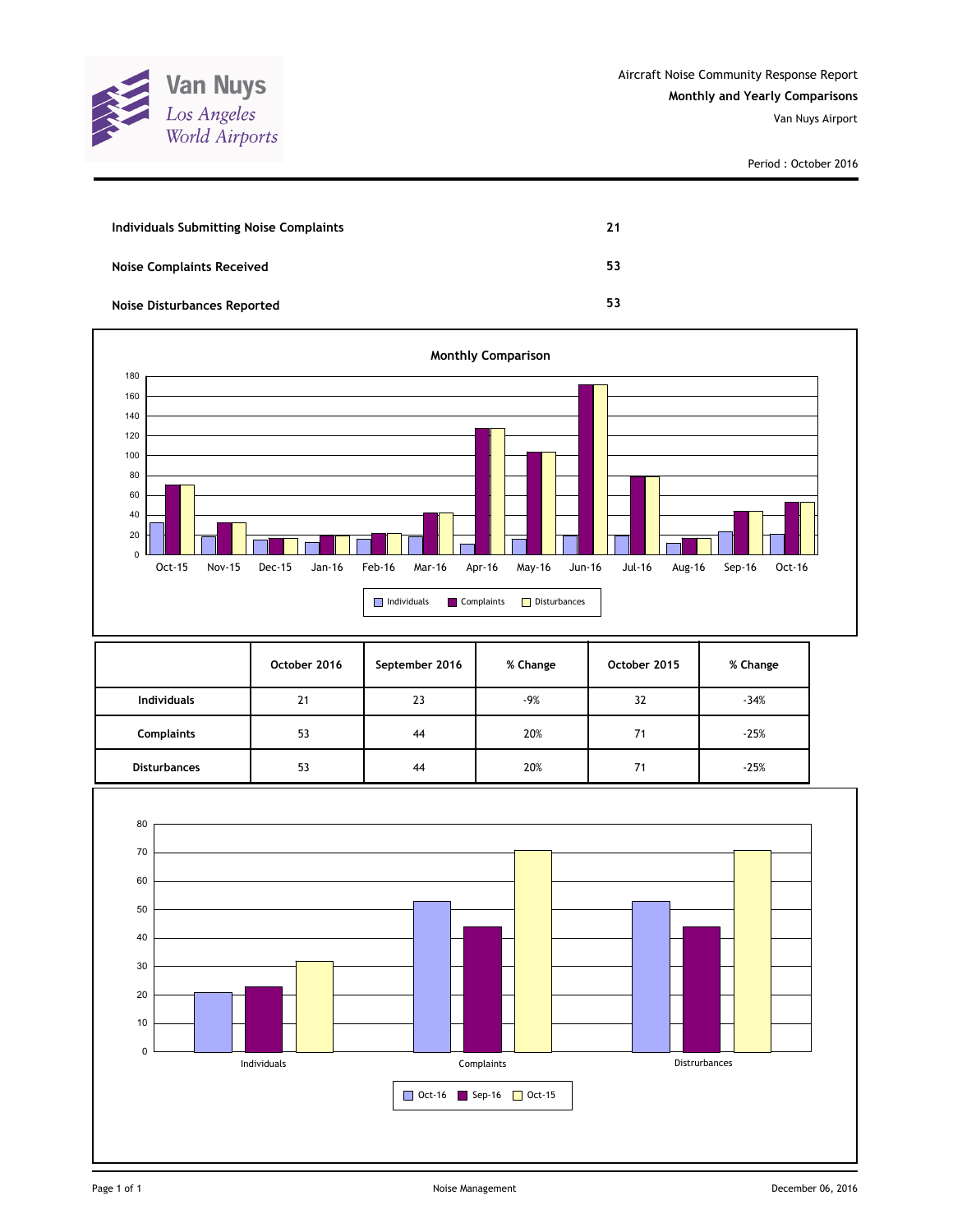

|                     | Day<br>$(7:00 \text{ am} - 7:00 \text{ pm})$ | Evening<br>$(7:00 \text{ pm} - 10:00 \text{ pm})$ | <b>Night</b><br>(10:00 pm - 7:00 am) |
|---------------------|----------------------------------------------|---------------------------------------------------|--------------------------------------|
| <b>Complaints</b>   | 38                                           | ⇁                                                 | 8                                    |
| <b>Disturbances</b> | 37                                           | 6                                                 | 10                                   |



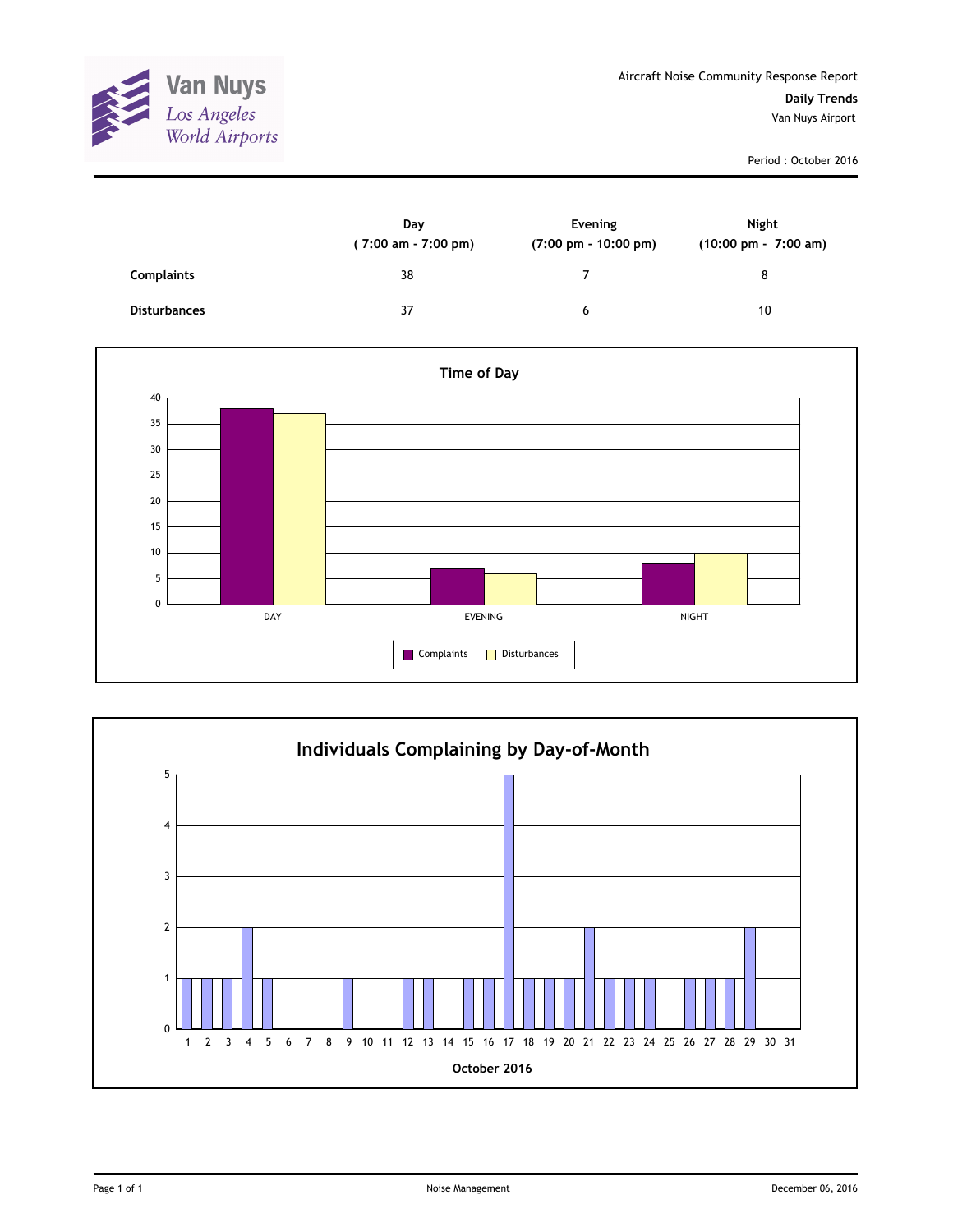Aircraft Noise Community Response Report **Complaint Distribution by City and Complainant**

Van Nuys Airport



| City           | <b>Individuals</b> | <b>Complaints</b> | Percentage of Complaints**                           |     |
|----------------|--------------------|-------------------|------------------------------------------------------|-----|
| El Segundo     | $\mathbf{1}$       | 1                 | $2\%$                                                |     |
| Encino         | 3                  | 4                 | $8\%$                                                |     |
| Lake Balboa    | 3                  | 8                 | 15%                                                  |     |
| Los Angeles    | 3                  | 3                 | $6\%$                                                |     |
| Northridge     | 2                  | 4                 | $8\%$                                                |     |
| Sherman Oaks   | $\overline{2}$     | 3                 | $6\%$                                                |     |
| Valley Village | $\mathbf{1}$       | 2                 | $4\%$                                                |     |
| Van Nuys       | 6                  | 28                | 53%                                                  |     |
| <b>TOTAL</b>   | 21                 | 53                | 50<br>0<br>20<br>40<br>80 90<br>10<br>30<br>60<br>70 | 100 |

| <b>Individuals</b>                      | <b>Complaints</b> | Percentage of Complaints**                                     |  |
|-----------------------------------------|-------------------|----------------------------------------------------------------|--|
| *One Individual (Van Nuys)              | 23                | 43%                                                            |  |
| *One Individual (Lake Balboa)           | 6                 | 11%                                                            |  |
| Individuals Reporting 2 To 5 Complaints | 9                 | 17%                                                            |  |
| Individuals Reporting One Complaint     | 15                | 28%                                                            |  |
| Individuals: 21<br><b>TOTAL</b>         | 53                | 50<br>30<br>80<br>0<br>20<br>40<br>60<br>70<br>90<br>100<br>10 |  |

\* One individual reporting 6 or more complaints shown by city.

\*\* All percentages are rounded to the nearest whole number.

**Van Nuys**<br>Los Angeles<br>World Airports

E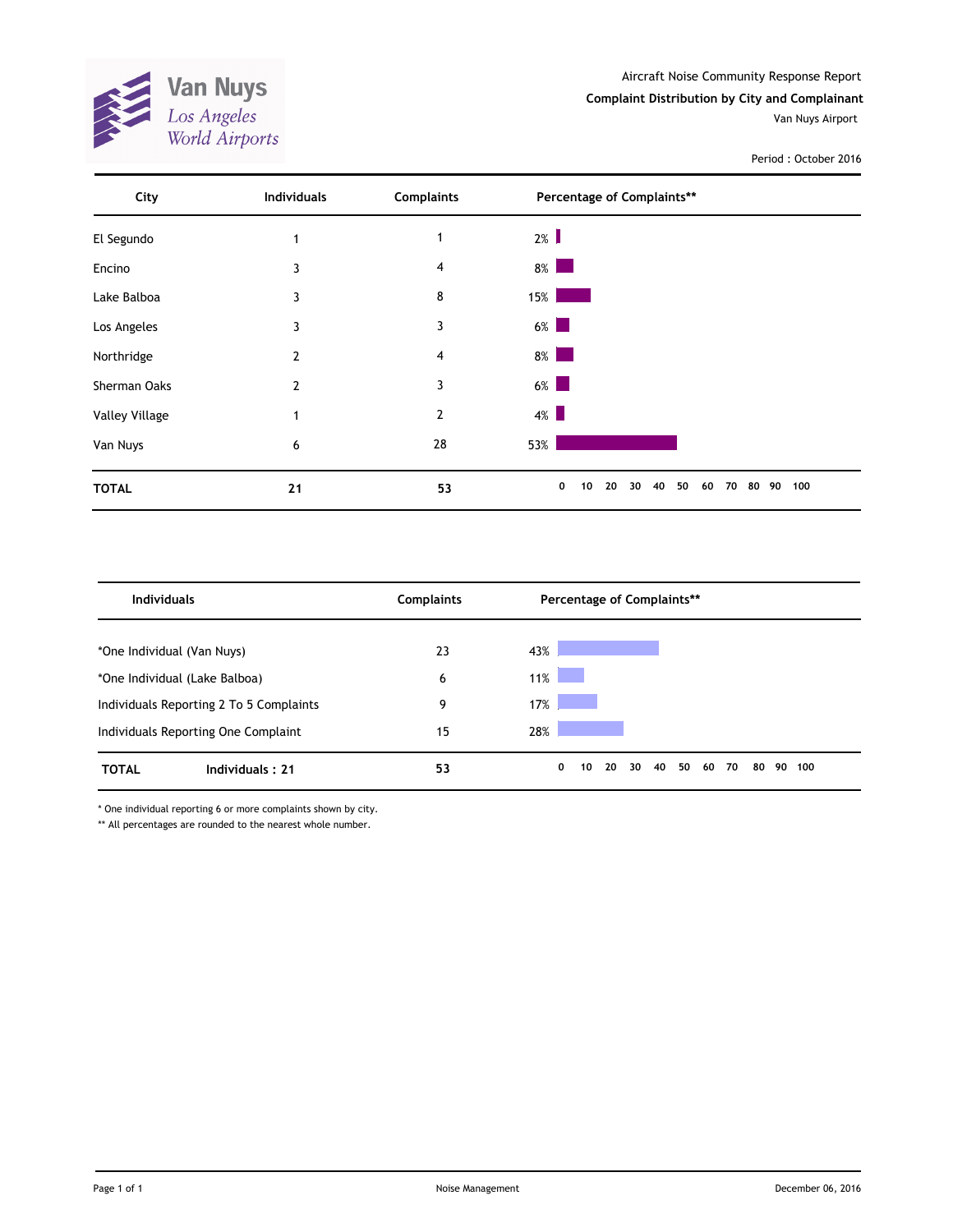

| Type of Disturbance*     | <b>Number of Complaints</b> |
|--------------------------|-----------------------------|
| Circling                 | $\overline{2}$              |
| Flying over home         | 22                          |
| Frequency of flights     | 7                           |
| Late night/early morning | 6                           |
| Loud noise               | 1                           |
| Low flying               | 5                           |
| Too frequent             | 1                           |
| Unusually loud           | 8                           |
| Vibration/rumbling       | 1                           |
| <b>TOTAL</b>             | 53                          |



Note: \* As reported by complainant.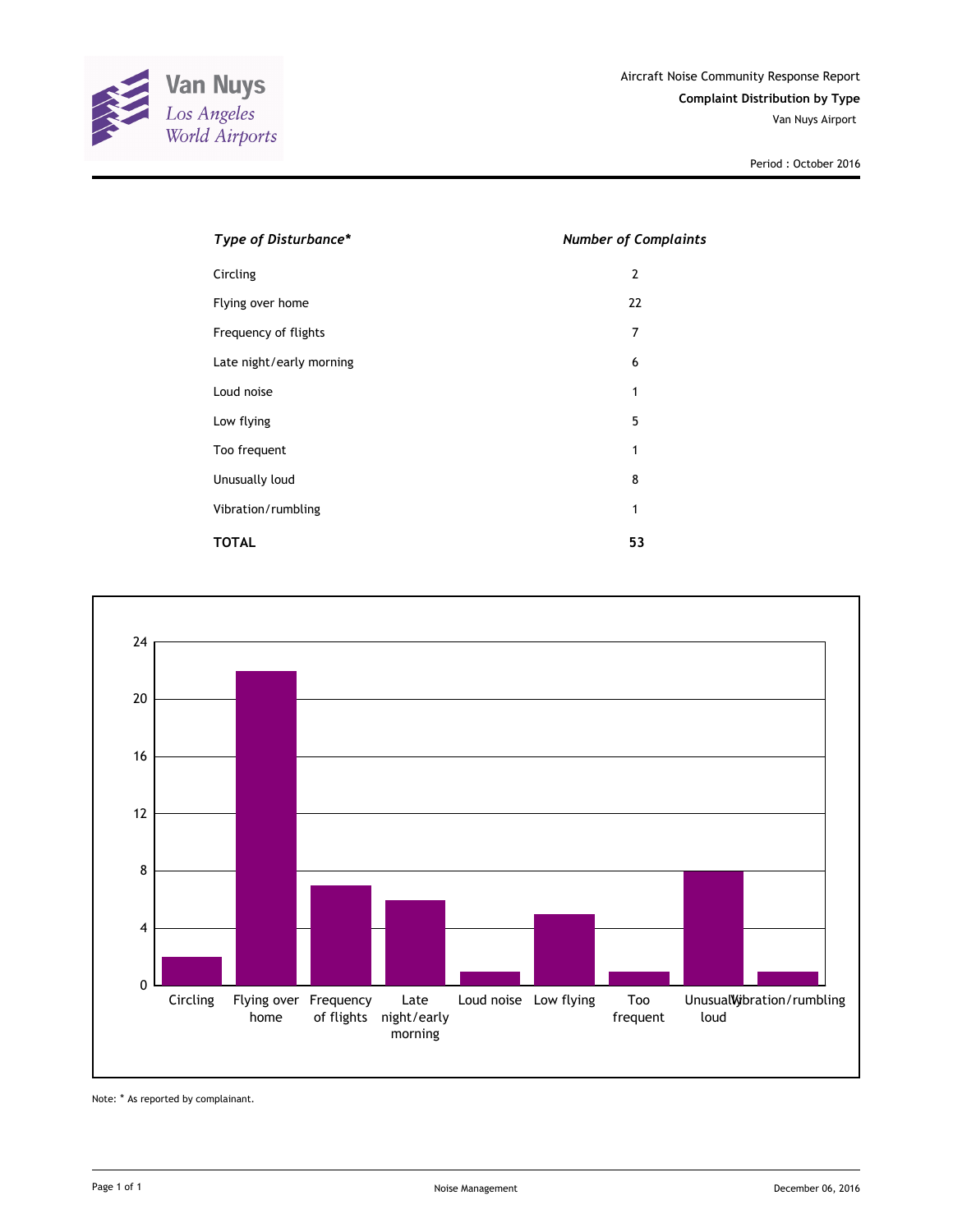

| Contact    |           | <b>Disturbance</b> |                     |              |                          |                                                                                                                                                                                                                                                                                                                                                                                                                                                                                                                                                                                                                                                                                                                                                                                                                                                                                                                                                                                                                                                                                                                                                    |  |
|------------|-----------|--------------------|---------------------|--------------|--------------------------|----------------------------------------------------------------------------------------------------------------------------------------------------------------------------------------------------------------------------------------------------------------------------------------------------------------------------------------------------------------------------------------------------------------------------------------------------------------------------------------------------------------------------------------------------------------------------------------------------------------------------------------------------------------------------------------------------------------------------------------------------------------------------------------------------------------------------------------------------------------------------------------------------------------------------------------------------------------------------------------------------------------------------------------------------------------------------------------------------------------------------------------------------|--|
| Date       | Time      | Date               | Time                | City         | Disturbance**            | <b>Findings</b>                                                                                                                                                                                                                                                                                                                                                                                                                                                                                                                                                                                                                                                                                                                                                                                                                                                                                                                                                                                                                                                                                                                                    |  |
| 10/01/2016 | $2:21$ pm | 9/26/2016          | $6:17$ am           | Sherman Oaks | Flying over home         | The aircraft traffic that you referenced is associated with departures from Van Nuys<br>Airport (VNY) runway 16R and departures from Bob Hope Airport (BUR) runway 08. Many<br>aircraft fly over or near your residence that transition to and from the many airports in<br>the Los Angeles basin. Please note that airports, including Van Nuys Airport (VNY), do not<br>have jurisdiction on aircraft in flight. The Federal Aviation Administration (FAA) has<br>ultimate authority over aircraft flight patterns and regulates virtually all aviation<br>activity. This includes takeoffs, landings, altitudes and direction of flight with the major<br>emphasis on safety. Please contact the FAA at FAA Western Pacific Region, P.O. Box<br>92007, Los Angeles, CA 90009 for more<br>information regarding this matter.                                                                                                                                                                                                                                                                                                                     |  |
| 10/02/2016 | $8:58$ pm |                    | 10/02/2016 11:52 am | Sherman Oaks | Unusually loud           | The aircraft noise you reported on Sunday, October 2, 2016 at 11:52 was associated with<br>a modified Stage 3 Gulfstream G-III departure from VNY. The departure from VNY runway<br>16R was under the control and direction of Federal Aviation Administration (FAA) Air<br>Traffic Controllers (ATC) and was consistent with normal VNY departure operations.<br>Additionally, the aircraft-specific Single Event Noise Exposure Level (SENEL) established in<br>the VNY Fly Friendly Quiet Jet Departure Program was not exceeded. Please see page 8 of<br>the VNY Noise Program brochure for more information on the program at:<br>www.lawa.org/uploadedFiles/VNY/pdf/Noise Programs.pdf<br>Please note that airports do not have jurisdiction on aircraft in flight. The Federal<br>Aviation Administration has ultimate authority over aircraft flight patterns and regulates<br>virtually all aviation activities. This includes altitudes and direction of flight with the<br>major emphasis on safety. Please contact the FAA by writing to FAA Western-Pacific<br>Region, P.O. Box 92007, Los Angeles, CA 90009 for further information. |  |
| 10/03/2016 | $4:46$ am | 10/03/2016         | $4:38$ am           | Lake Balboa  | Late night/early morning | The aircraft noise you reported on Monday, October 3, 2016 at 04:38 was a Gulfstream<br>G-400 that arrived at VNY on runway 16R under the direction and control of the Federal<br>Aviation Administration (FAA) SoCal Air Traffic Controllers (ATC). In addition, a Gulfstream<br>G-200 departed under the control and direction from FAA SoCal ATC from 16R VNY at<br>04:32. Both operations taxied to and from the southeast corner of the airport which may                                                                                                                                                                                                                                                                                                                                                                                                                                                                                                                                                                                                                                                                                     |  |

Note : Investigation currently limited to one report of disturbance per complaint, and a maximum of five complaints per individual per month.

\* Complaints exceeding monthly limit and/or anonymous complaints are not investigated and are not shown.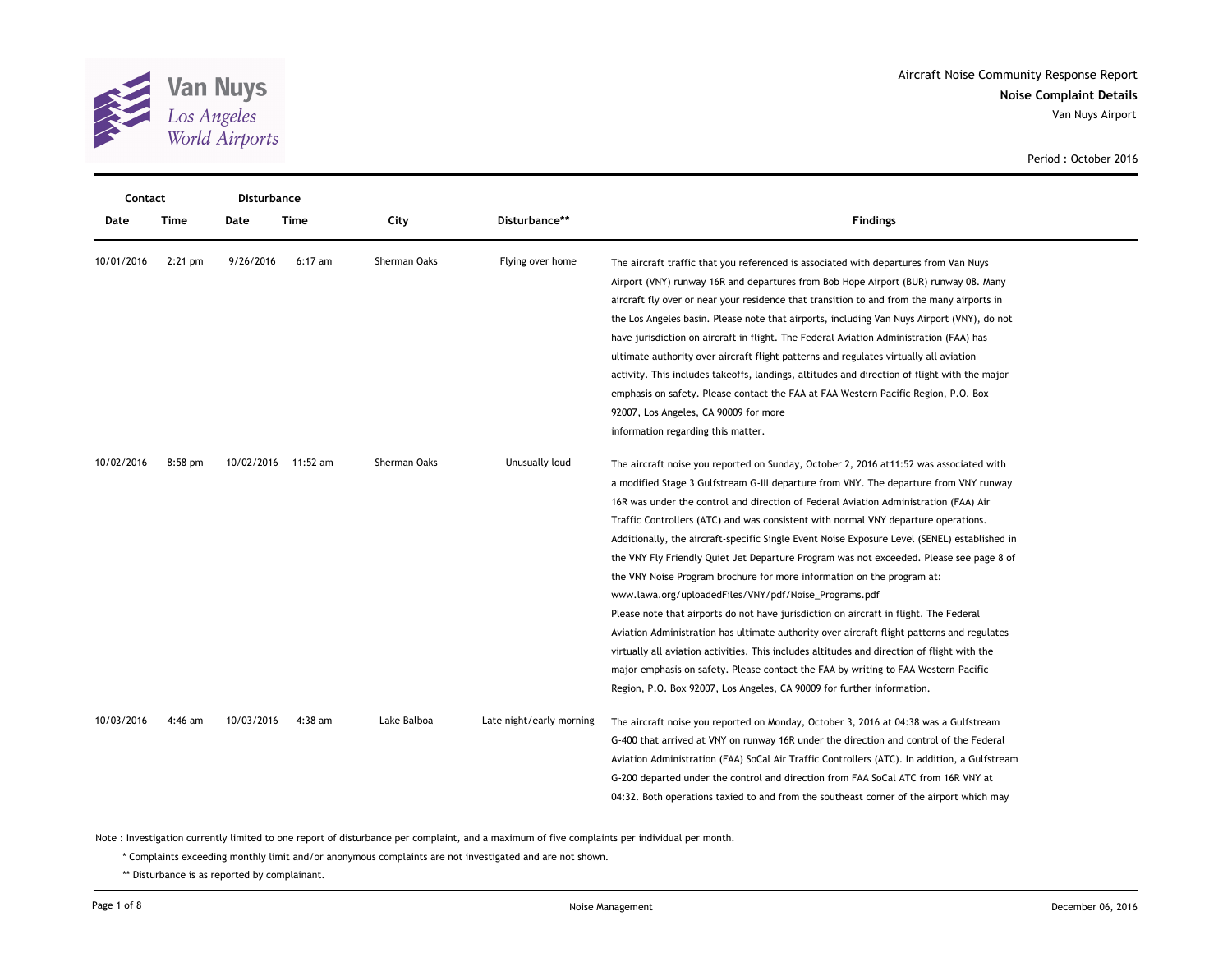| Contact    |           | Disturbance |                     |            |                    |                                                                                               |
|------------|-----------|-------------|---------------------|------------|--------------------|-----------------------------------------------------------------------------------------------|
| Date       | Time      | Date        | Time                | City       | <b>Disturbance</b> | <b>Findings</b>                                                                               |
|            |           |             |                     |            |                    | have extended the duration of the noise event as heard from your residence. Lastly, our       |
|            |           |             |                     |            |                    | investigation for aircraft engine run-up activity for maintenance turned up negative.         |
|            |           |             |                     |            |                    | Please note that engine maintenance restrictions exist between the hours of 19:00 until       |
|            |           |             |                     |            |                    | 07:00 the following morning and that VNY has an Airfield Superintendent on duty during        |
|            |           |             |                     |            |                    | the restricted hours to investigate and enforce any run-up complaints. The Duty               |
|            |           |             |                     |            |                    | Superintendent at Airport Operations may be reached at (818) 442-6506. Note that this         |
|            |           |             |                     |            |                    | is not a Noise Complaint Line and should only be used to report suspected engine run-up       |
|            |           |             |                     |            |                    | activity during the restricted hours of 19:00 and 07:00 the following morning.                |
| 10/04/2016 | $3:29$ pm | 10/04/2016  | $3:05$ pm           | Northridge | Flying over home   |                                                                                               |
|            |           |             |                     |            |                    | The propeller aircraft you reported on Tuesday, October 4, 2016 at 15:05 was a Piper          |
|            |           |             |                     |            |                    | PA28 that was conducting Touch-and-Go training under the direction and control of the         |
|            |           |             |                     |            |                    | Federal Aviation Administration (FAA) Air Traffic Controllers (ATC). This type of training is |
|            |           |             |                     |            |                    | commonly conducted at VNY and it is not uncommon for a pilot to execute multiple,             |
|            |           |             |                     |            |                    | consecutive circuits over the airport in a single session. Between 15:22 and 15:44 a          |
|            |           |             |                     |            |                    | single engine Cessna C172 executed a missed approach as directed by ATC for separation        |
|            |           |             |                     |            |                    | and safety issues. And, at 15:32 a helicopter operated by Children's Hospital Los Angeles     |
|            |           |             |                     |            |                    | was directed to fly the Tracks Arrival Route, a standard VNY helicopter arrival/departure     |
|            |           |             |                     |            |                    | corridor very close to your residence. Please note that Airports do not control aircraft      |
|            |           |             |                     |            |                    | in flight. The FAA has ultimate authority over aircraft flight patterns and regulates         |
|            |           |             |                     |            |                    | virtually all aviation activity. This includes takeoffs, landings, altitudes and direction of |
|            |           |             |                     |            |                    | flight with the major emphasis on safety. The FAA may be contacted by writing to FAA          |
|            |           |             |                     |            |                    | Western-Pacific Region, P.O. Box 92007, Los Angeles, CA 90009.                                |
| 10/09/2016 | 11:43 am  |             | 10/09/2016 10:38 am | Van Nuys   | Flying over home   | The propeller aircraft you reported on Sunday, October 9, 2016 at 1038 was a Cessna           |
|            |           |             |                     |            |                    | C182 conducting Touch-and-Go training under the direction and control of the Federal          |
|            |           |             |                     |            |                    | Aviation Administration (FAA) Air Traffic Controllers (ATC). This type of training is         |
|            |           |             |                     |            |                    | commonly conducted at VNY and it is not uncommon for a pilot to execute multiple,             |
|            |           |             |                     |            |                    | consecutive circuits over the airport in a single session. VNY ATC directed the pilot to      |
|            |           |             |                     |            |                    | turn early just before the Flood Basin for separation and safety concerns as other            |
|            |           |             |                     |            |                    | aircraft were operating airport area. Please note that airport staff has made sustained       |
|            |           |             |                     |            |                    | outreach since the end of 2014 to reiterate to the FAA VNY ATCT, pilots, operators, flight    |
|            |           |             |                     |            |                    | schools, FBOs, etc., the preferred departure procedure for aircraft departing runways         |
|            |           |             |                     |            |                    | 16L and 16R at VNY. In particular, LAWA emphasized that propeller driven aircraft             |
|            |           |             |                     |            |                    | departing from runway 16L are to fly "straight out" to the Flood Basin before                 |
|            |           |             |                     |            |                    | commencing any turns, unless directed otherwise by the FAA ATCT. We hope these                |
|            |           |             |                     |            |                    |                                                                                               |

\* Complaints exceeding monthly limit and/or anonymous complaints are not investigated and are not shown.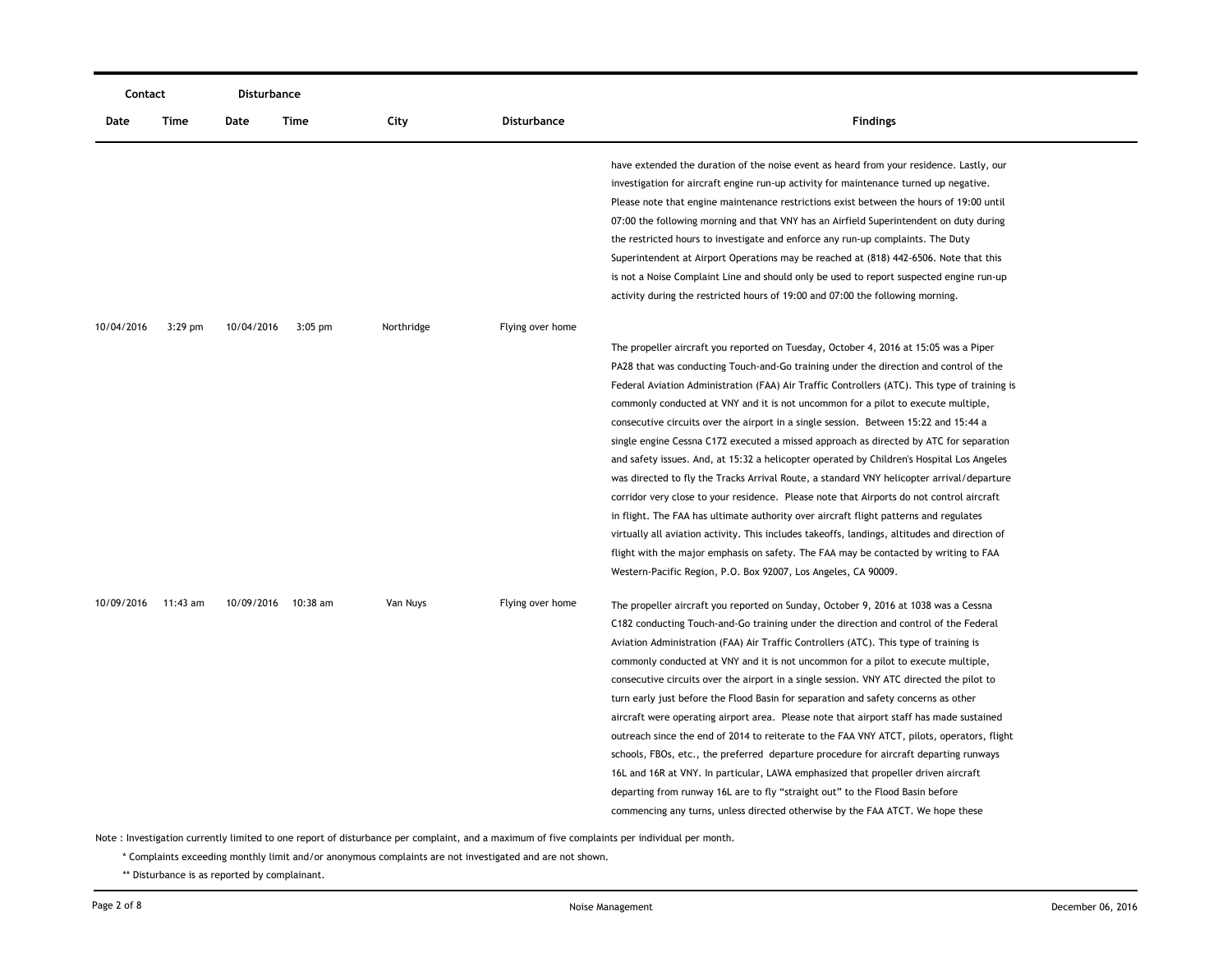| Contact    |           | Disturbance |                     |            |                      |                                                                                              |
|------------|-----------|-------------|---------------------|------------|----------------------|----------------------------------------------------------------------------------------------|
| Date       | Time      | Date        | Time                | City       | Disturbance          | <b>Findings</b>                                                                              |
|            |           |             |                     |            |                      | outreach efforts will lead to better adherence to the voluntary procedure and will result    |
|            |           |             |                     |            |                      | in more of these propeller driven aircraft flying south of Victory Blvd. and not directly    |
|            |           |             |                     |            |                      | over your community. For more information on the outreach campaign, please visit             |
|            |           |             |                     |            |                      | http://www.lawa.org/welcome_VNY.aspx?id=12201                                                |
|            |           |             |                     |            |                      | Lastly, airports do not have jurisdiction on aircraft in flight. The Federal Aviation        |
|            |           |             |                     |            |                      | Administration has ultimate authority over aircraft flight patterns and regulates virtually  |
|            |           |             |                     |            |                      | all aviation activities. This includes altitudes and direction of flight with the major      |
|            |           |             |                     |            |                      | emphasis on safety. Please contact the FAA by writing to FAA Western-Pacific Region,         |
|            |           |             |                     |            |                      | P.O. Box 92007, Los Angeles, CA 90009 for further information.                               |
| 10/13/2016 | 8:40 am   | 10/13/2016  | $8:34$ am           | Northridge | Vibration/rumbling   | The helicopter you reported on Thursday, October 13, 2016 at 08:34 was operated by the       |
|            |           |             |                     |            |                      | Los Angeles Fire Department (LAFD) and was conducting official LAFD business. The            |
|            |           |             |                     |            |                      | helicopter departed via the Balboa Helicopter Route and was under the control and            |
|            |           |             |                     |            |                      | direction from Federal Aviation Administration (FAA) Air Traffic Controllers (ATC). The      |
|            |           |             |                     |            |                      | departure was consistent with normal VNY helicopter departure operations. Airports do        |
|            |           |             |                     |            |                      | not have jurisdiction on aircraft in flight. The FAA has ultimate authority over aircraft    |
|            |           |             |                     |            |                      | flight patterns and regulates virtually all aviation activities. This includes altitudes and |
|            |           |             |                     |            |                      | direction of flight with the major emphasis on safety. The FAA may be contacted at (818)     |
|            |           |             |                     |            |                      | 904-6291 (Safety) or in writing to FAA Western-Pacific Region, P.O. Box 92007, Los           |
|            |           |             |                     |            |                      | Angeles, CA 90009 (Flight Patterns).                                                         |
| 10/15/2016 | $1:30$ pm |             | 10/15/2016 12:26 pm | Van Nuys   | Flying over home     | The propeller aircraft you reported on Saturday, October 15, 2016 at 12:26 was a single      |
|            |           |             |                     |            |                      | engine propeller driven airplane conducting Touch-and-Go training from the east runway       |
|            |           |             |                     |            |                      | (16L). The pilot was directed by ATC to turn 10 degrees east as a Citation Jet (CJ3) was     |
|            |           |             |                     |            |                      | departing from the parallel runway (16R).                                                    |
| 10/15/2016 | $1:33$ pm | 10/15/2016  | $1:30$ pm           | Van Nuys   | Frequency of flights | The propeller aircraft you reported on Saturday, October 15, 2016 at 13:30 was an            |
|            |           |             |                     |            |                      | American Champion Decathlon 8KCAB conducting Touch-and-Go training under the                 |
|            |           |             |                     |            |                      | direction and control of the Federal Aviation Administration (FAA) Air Traffic Controllers   |
|            |           |             |                     |            |                      | (ATC). ATC directed four of the five turns that were short of the Basin and it appears       |
|            |           |             |                     |            |                      | that the pilot initiates the other turn over your neighborhood for an unknown reason.        |
|            |           |             |                     |            |                      | The aforementioned flights originated and terminated on the left runway (16L). When          |
|            |           |             |                     |            |                      | aircraft are training on this runway, the pilot is directed to make a left crosswind         |
|            |           |             |                     |            |                      | departure. This left turn separates aircraft utilizing the right runway (16R). The owner of  |
|            |           |             |                     |            |                      | this aircraft has been called and briefed of the incident and of our No Early Turn Policy.   |
|            |           |             |                     |            |                      | Please note that extensive outreach efforts were made at the end of 2014 by airport          |
|            |           |             |                     |            |                      |                                                                                              |

\* Complaints exceeding monthly limit and/or anonymous complaints are not investigated and are not shown.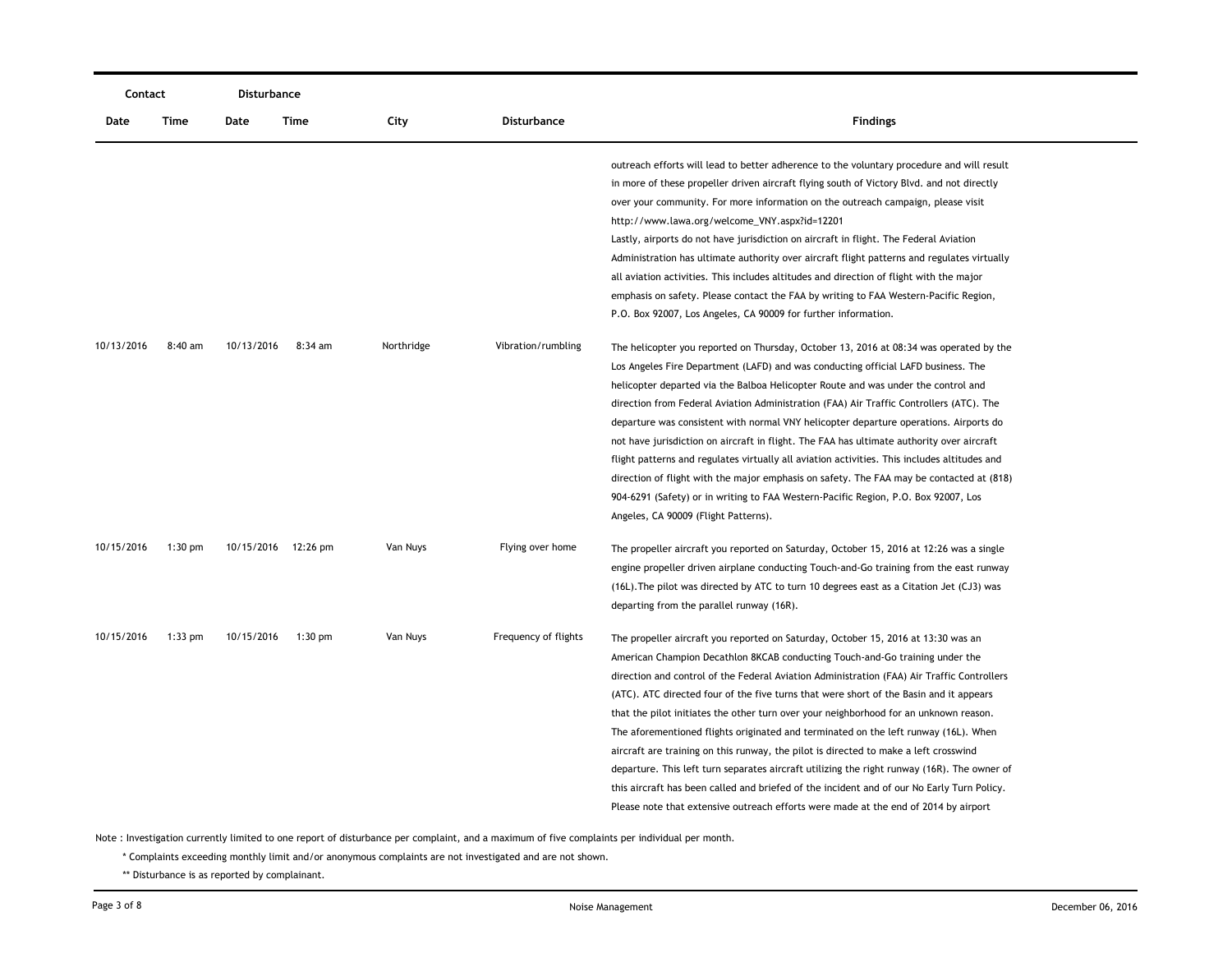| Contact    |           | Disturbance |           |          |                          |                                                                                                                                                                                                                                                                                                                                                                                                                                                                                                                                                                                                                                                                                                                                                                                                                                                                                                                                                                                                                                                                                                                                                                                                                                       |
|------------|-----------|-------------|-----------|----------|--------------------------|---------------------------------------------------------------------------------------------------------------------------------------------------------------------------------------------------------------------------------------------------------------------------------------------------------------------------------------------------------------------------------------------------------------------------------------------------------------------------------------------------------------------------------------------------------------------------------------------------------------------------------------------------------------------------------------------------------------------------------------------------------------------------------------------------------------------------------------------------------------------------------------------------------------------------------------------------------------------------------------------------------------------------------------------------------------------------------------------------------------------------------------------------------------------------------------------------------------------------------------|
| Date       | Time      | Date        | Time      | City     | <b>Disturbance</b>       | <b>Findings</b>                                                                                                                                                                                                                                                                                                                                                                                                                                                                                                                                                                                                                                                                                                                                                                                                                                                                                                                                                                                                                                                                                                                                                                                                                       |
|            |           |             |           |          |                          | staff to inform the FAA VNY ATC, pilots, operators, flight schools, FBOs, etc., of the<br>"early turn" issue for prop aircraft departing VNY. In particular, LAWA emphasized that<br>aircraft are to fly straight out to the flood basin before commencing any turns, unless<br>directed otherwise by the FAA ATC. We hope these outreach efforts and voluntary<br>measures will result in fewer turns over your community by prop aircraft.                                                                                                                                                                                                                                                                                                                                                                                                                                                                                                                                                                                                                                                                                                                                                                                          |
| 10/17/2016 | 6:40 am   | 10/17/2016  | $5:50$ am | Encino   | Loud noise               | The aircraft noise you reported on Monday, October 17, 2016 at 05:50, 6:20, and 6:24<br>were associated with a Stage 3 Falcon FA50 departure, a Stage 3 Falcon FA50 departure,<br>and a Stage 3 Hawker 800XP (H25B) departure, respectively. All three operations were<br>consistent with VNY departure procedures and were not in violation of any federal or<br>local city regulations, such as the VNY Curfew Ordinance. For more information on the<br>VNY Curfew Ordinance, please visit www.lawa.org/welcome_VNY.aspx?id=1034.<br>Additionally, please refer to the Noise Management "quick facts" for a brief list of<br>enforcement and regulatory actions VNY "can" and "cannot do" related to FAA regulations<br>and local City Ordinances. The quick facts may be found online under the "Noise"<br>Management - Quick Facts" link at www.lawa.org/VNYNoise/. Lastly, airports do not<br>have jurisdiction on aircraft in flight. The FAA has ultimate authority over aircraft flight<br>patterns and regulates virtually all aviation activity with the major emphasis on safety.<br>The FAA may be contacted by writing to FAA Western-Pacific Region, P.O. Box 92007, Los<br>Angeles, CA 90009 for further information. |
| 10/17/2016 | $9:15$ am | 10/17/2016  | 5:40 am   | Van Nuys | Late night/early morning | The aircraft noise you reported in the late night on Sunday, October 16 and in the early<br>morning hours of Monday, October 17, 2016 were consistent with VNY departure<br>procedures and were not in violation of any federal or local city regulations, such as the<br>VNY Curfew Ordinance. For more information on the VNY Curfew Ordinance, please visit<br>www.lawa.org/welcome_VNY.aspx?id=1034. Additionally, please refer to the Noise<br>Management "quick facts" for a brief list enforcement and regulatory actions VNY "can"<br>and "cannot do" related to FAA regulations and local City Ordinances. The quick facts may<br>be found under the "Noise Management - Quick Facts" link at www.lawa.org/VNYNoise/<br>Lastly, airports do not have jurisdiction on aircraft in flight. The FAA has ultimate<br>authority over aircraft flight patterns and regulates virtually all aviation activity with<br>the major emphasis on safety. The FAA may be contacted by writing to FAA<br>Western-Pacific Region, P.O. Box 92007, Los Angeles, CA 90009 for further information.                                                                                                                                            |

\* Complaints exceeding monthly limit and/or anonymous complaints are not investigated and are not shown.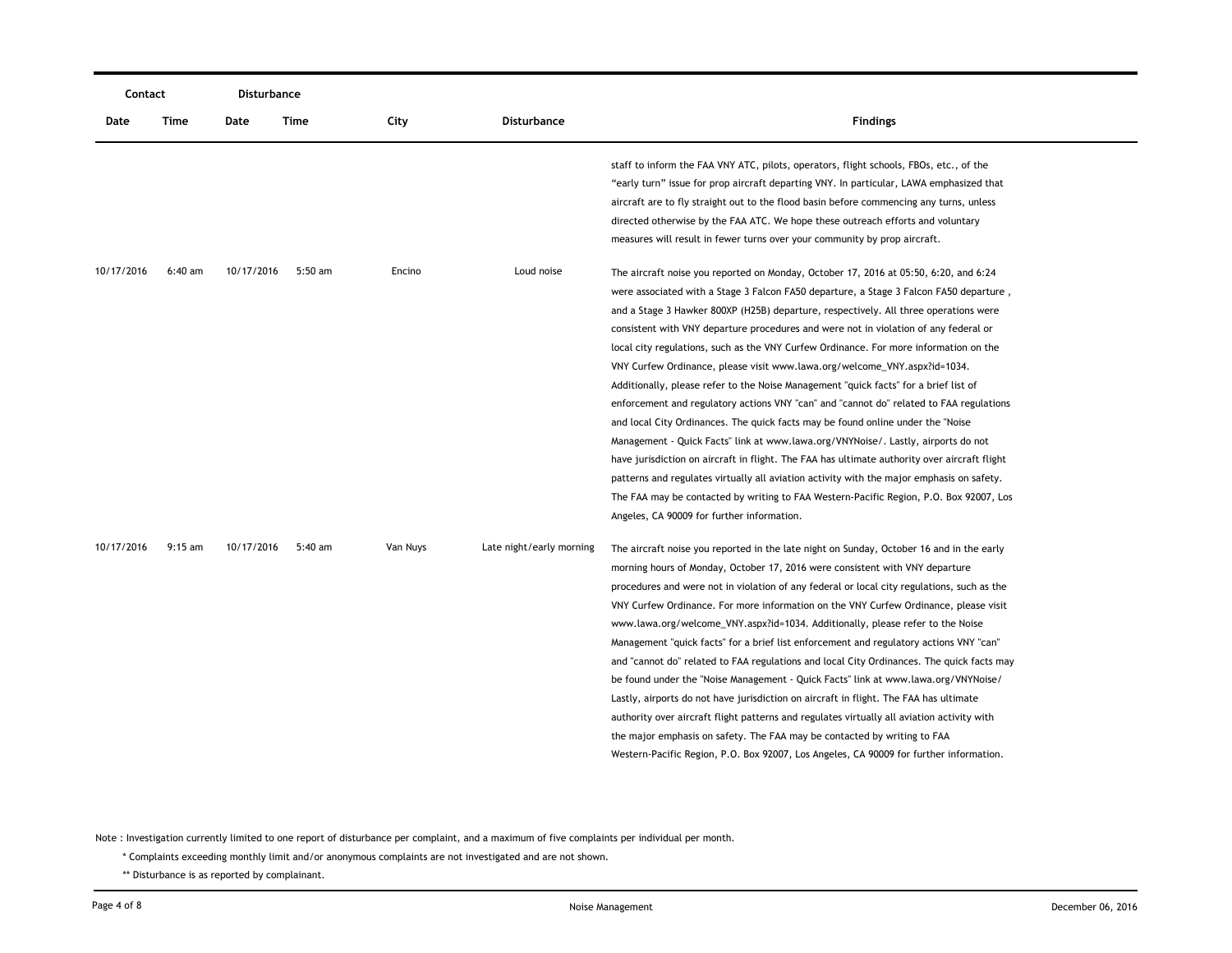|            | Contact           |            | <b>Disturbance</b>  |             |                  |                                                                                                                                                                                                                                                                                                                                                                                                                                                                                                                                                                                                                                                                                                                                                                                                                                                                                                                                                                                                                                                                                                                                                                                    |  |
|------------|-------------------|------------|---------------------|-------------|------------------|------------------------------------------------------------------------------------------------------------------------------------------------------------------------------------------------------------------------------------------------------------------------------------------------------------------------------------------------------------------------------------------------------------------------------------------------------------------------------------------------------------------------------------------------------------------------------------------------------------------------------------------------------------------------------------------------------------------------------------------------------------------------------------------------------------------------------------------------------------------------------------------------------------------------------------------------------------------------------------------------------------------------------------------------------------------------------------------------------------------------------------------------------------------------------------|--|
| Date       | Time              | Date       | Time                | City        | Disturbance      | <b>Findings</b>                                                                                                                                                                                                                                                                                                                                                                                                                                                                                                                                                                                                                                                                                                                                                                                                                                                                                                                                                                                                                                                                                                                                                                    |  |
| 10/17/2016 | $6:32$ pm         | 10/17/2016 | $6:32$ pm           | El Segundo  | Too frequent     | Our investigation shows that the general complaint that you are referring to on Monday,<br>October 17, 2016 at 18:32 is not associated with Van Nuys Airport (VNY) operations.<br>Based on the address you provided, the closest airport that may provide information<br>regarding your noise concerns is Los Angeles International Airport (LAX). As a courtesy,<br>we've provided the following link to the LAX WebTrak website and phone number to the<br>LAX Noise Complaint Line for your reference: http://webtrak.bksv.com/lax,<br>(424) 64 NOISE.                                                                                                                                                                                                                                                                                                                                                                                                                                                                                                                                                                                                                          |  |
| 10/18/2016 | 11:04 am          |            | 10/18/2016 11:04 am | Los Angeles | Flying over home | Our investigation shows that the general complaint that you are referring to on Tuesday,<br>October 18, 2016 at 11:04 is not associated with Van Nuys Airport (VNY) operations.<br>Based on the address you provided, the closest airport that may provide information<br>regarding your noise concerns is Los Angeles International Airport (LAX). As a courtesy,<br>we've provided the following link to the LAX WebTrak website and phone number to the<br>LAX Noise Complaint Line for your reference: http://webtrak.bksv.com/lax,<br>(424) 64 NOISE.                                                                                                                                                                                                                                                                                                                                                                                                                                                                                                                                                                                                                         |  |
| 10/19/2016 | $3:27$ pm         | 10/19/2016 | $3:07$ pm           | Northridge  | Low flying       | The aircraft you reported on Wednesday, October 19, 2016 at 15:07 was a Gulfstream<br>G-650 (GLF6) that departed from VNY under the direction and control of the Federal<br>Aviation Administration (FAA) SoCal Departure Air Traffic Controllers (ATC). This<br>departure to the north from runway 34L was consistent with normal VNY northerly<br>departure procedures. Whenever northerly winds occur, all aircraft arrivals and<br>departures are directed to head north into the wind due to aircraft safety requirements,<br>and to maximize aircraft performance during takeoffs and landings. During these<br>conditions, the FAA Controllers conduct Northerly Operations at VNY, which is the<br>opposite direction from Southerly Operations that is normally utilized. Airports do not<br>control aircraft in flight. The FAA has ultimate authority over aircraft flight patterns and<br>regulates virtually all aviation activity. This includes takeoffs, landings, altitudes and<br>direction of flight with the major emphasis on safety. Please contact the FAA at FAA<br>Western-Pacific Region, P.O. Box 92007, Los Angeles, CA 90009 for further information. |  |
| 10/20/2016 | $3:10 \text{ pm}$ | 10/20/2016 | $3:10 \text{ pm}$   | Los Angeles | Flying over home | Our investigation shows that the general complaint and concern that you are referring to<br>on Thursday, October 20, 2016 at 15:10 is not associated with Van Nuys Airport (VNY)<br>operations. Based on the address you provided, the closest airport that may provide<br>information regarding your noise concerns is Los Angeles International Airport (LAX). As a<br>courtesy, we've provided the following link to the LAX WebTrak website and phone<br>number to the LAX Noise Complaint Line for your reference:                                                                                                                                                                                                                                                                                                                                                                                                                                                                                                                                                                                                                                                            |  |

\* Complaints exceeding monthly limit and/or anonymous complaints are not investigated and are not shown.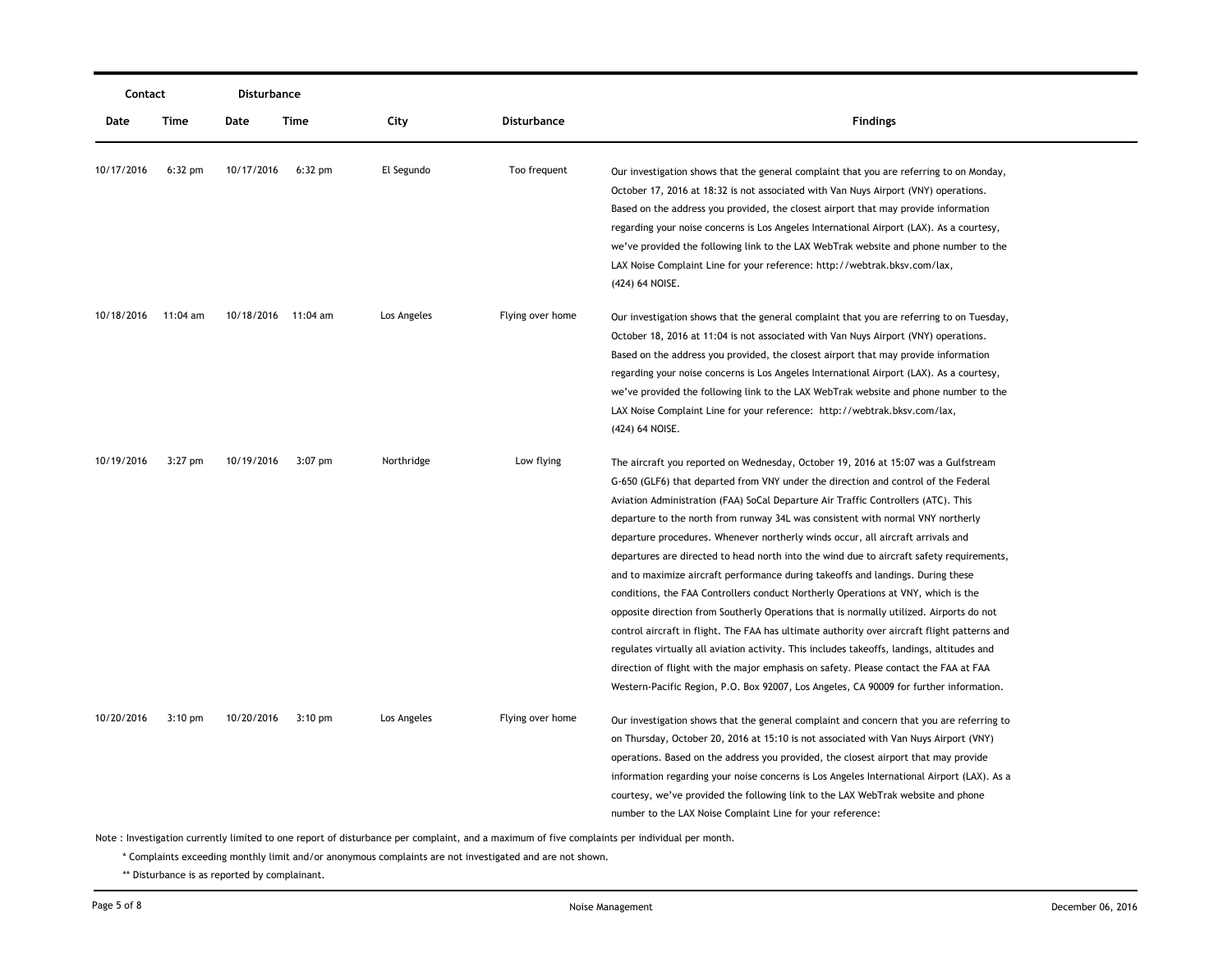| Contact    |           | Disturbance |           |             |                          |                                                                                                                                                                                                                                                                                                                                                                                                                                                                                                                                                                                                                                                                                                                                                                                                                                                                                                                                                                                                                                                                                                                                                                                                                                                                                                                                                                                                                                 |
|------------|-----------|-------------|-----------|-------------|--------------------------|---------------------------------------------------------------------------------------------------------------------------------------------------------------------------------------------------------------------------------------------------------------------------------------------------------------------------------------------------------------------------------------------------------------------------------------------------------------------------------------------------------------------------------------------------------------------------------------------------------------------------------------------------------------------------------------------------------------------------------------------------------------------------------------------------------------------------------------------------------------------------------------------------------------------------------------------------------------------------------------------------------------------------------------------------------------------------------------------------------------------------------------------------------------------------------------------------------------------------------------------------------------------------------------------------------------------------------------------------------------------------------------------------------------------------------|
| Date       | Time      | Date        | Time      | City        | <b>Disturbance</b>       | <b>Findings</b>                                                                                                                                                                                                                                                                                                                                                                                                                                                                                                                                                                                                                                                                                                                                                                                                                                                                                                                                                                                                                                                                                                                                                                                                                                                                                                                                                                                                                 |
|            |           |             |           |             |                          | http://webtrak.bksv.com/lax,<br>(424) 64 NOISE.                                                                                                                                                                                                                                                                                                                                                                                                                                                                                                                                                                                                                                                                                                                                                                                                                                                                                                                                                                                                                                                                                                                                                                                                                                                                                                                                                                                 |
| 10/21/2016 | $6:03$ am | 10/21/2016  | $5:58$ am | Lake Balboa | Unusually loud           | The ground and/or aircraft run-up noise you reported on Friday, October 21, 2016 at<br>5:58 could not be identified during the time period that you indicated. Please note that<br>engine run-ups for maintenance are restricted between the hours of 19:00 until 07:00 the<br>following morning and that VNY has an Airfield Superintendent on duty during the<br>restricted hours to investigate and enforce any run-up complaints. The Duty<br>Superintendent at Airport Operations may be reached at (818) 442-6506. Note that this<br>is not a Noise Complaint Line and should only be used to report suspected engine run-up<br>activity during the restricted hours of 19:00 and 07:00 the following morning.<br>Additionally, the noise you heard may be related to the use of Auxiliary Power Units (APU)<br>which often sound like jet engines. Personnel working on their aircraft use the APUs as a<br>power source enabling them to prepare for all aspects of the flight, including preflight<br>checks and making the necessary mechanical adjustments. Lastly, please note that<br>airports do not control aviation. The FAA has ultimate authority over aircraft and<br>regulates virtually all aviation activity. The major emphasis is on safety. Please contact<br>the FAA by writing to FAA Western-Pacific Region, P.O. Box 92007, Los Angeles, CA 90009<br>for further information regarding this issue. |
| 10/21/2016 | $1:50$ pm | 10/21/2016  | $1:43$ pm | Northridge  | Low flying               | The low flying and noisy aircraft you reported on Friday, October 21, 2016 at 1343 was<br>associated with the arrival of two S-64 Sikorsky (Erickson) Helitankers under contract<br>with the Los Angeles Fire Department (LAFD) and the Los Angeles County Fire Department<br>(LACFD). The Helitankers arrived via the Balboa Route and were under the direction and<br>control of the Federal Aviation Administration (FAA) Air Traffic Controllers (ATC). These<br>arrivals were consistent with normal VNY arrival procedures. Your residence is located<br>very near to the standard arrival route and is subject to numerous arrival aircraft on final<br>approach for landing to City ramp at the northwest section of the airport. Lastly, please<br>note that airports do not have jurisdiction on aircraft in flight. The FAA has ultimate<br>authority over aircraft flight patterns and regulates virtually all aviation activities. This<br>includes altitudes and direction of flight with the major emphasis on safety.                                                                                                                                                                                                                                                                                                                                                                                           |
| 10/22/2016 | $6:32$ am | 10/22/2016  | $6:23$ am | Van Nuys    | Late night/early morning | The complaint you filed on Saturday, October 22, 2016 at 06:23 regarding late night/early<br>morning disturbances were associated with several Stage 3 departures from Van Nuys<br>Airport (VNY) and a departure from Bob Hope Airport (BUR). There were also three jet<br>arrivals between 00:34 and 01:13. All VNY operations were consistent with VNY                                                                                                                                                                                                                                                                                                                                                                                                                                                                                                                                                                                                                                                                                                                                                                                                                                                                                                                                                                                                                                                                        |

\* Complaints exceeding monthly limit and/or anonymous complaints are not investigated and are not shown.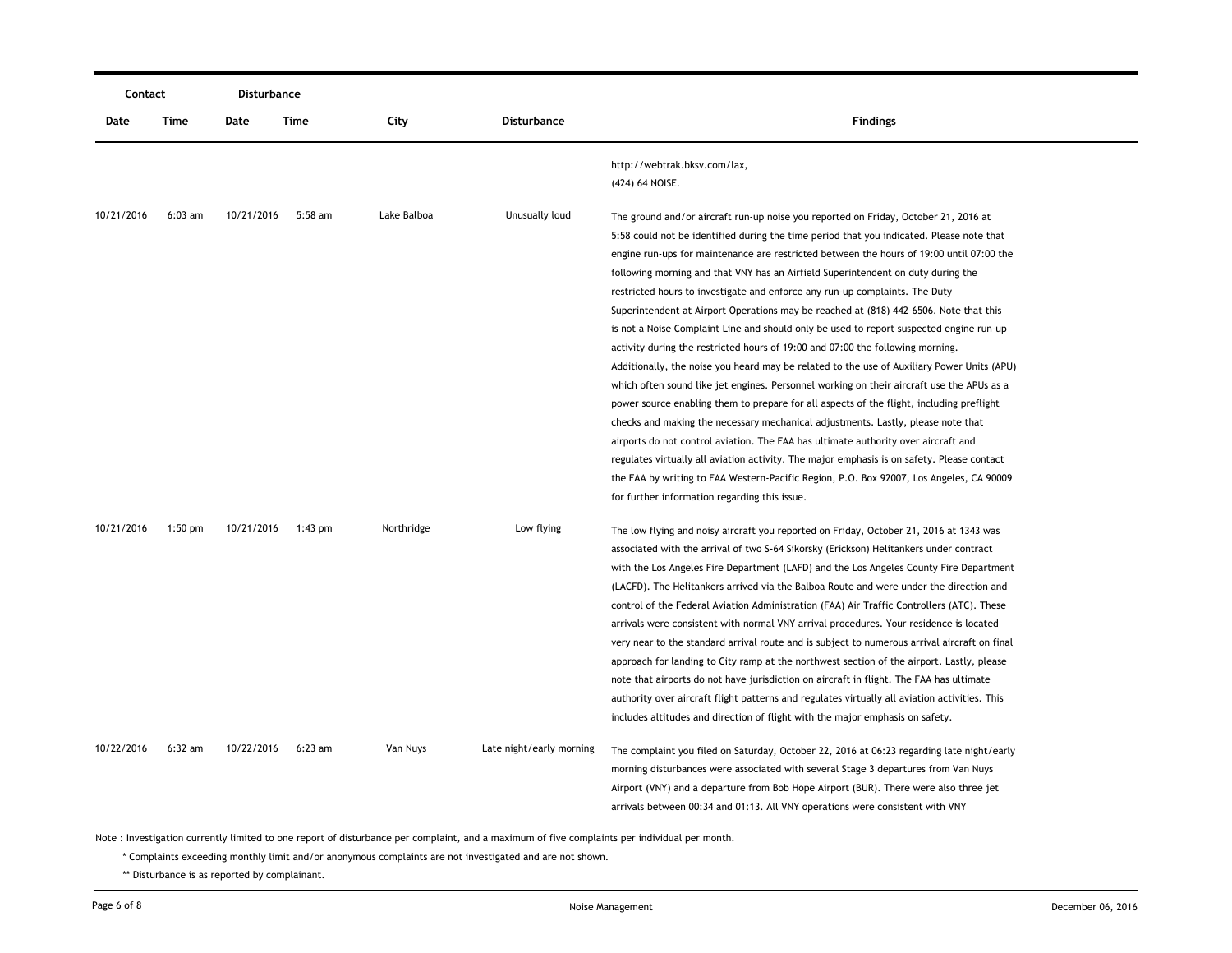| Contact    |           | Disturbance |           |        |                          |                                                                                                                                                                                                                                                                                                                                                                                                                                                                                                                                                                                                                                                                                                                                                                                                                                                                                                                                                                                                                                                                                                                                                                                                                                                       |
|------------|-----------|-------------|-----------|--------|--------------------------|-------------------------------------------------------------------------------------------------------------------------------------------------------------------------------------------------------------------------------------------------------------------------------------------------------------------------------------------------------------------------------------------------------------------------------------------------------------------------------------------------------------------------------------------------------------------------------------------------------------------------------------------------------------------------------------------------------------------------------------------------------------------------------------------------------------------------------------------------------------------------------------------------------------------------------------------------------------------------------------------------------------------------------------------------------------------------------------------------------------------------------------------------------------------------------------------------------------------------------------------------------|
| Date       | Time      | Date        | Time      | City   | <b>Disturbance</b>       | <b>Findings</b>                                                                                                                                                                                                                                                                                                                                                                                                                                                                                                                                                                                                                                                                                                                                                                                                                                                                                                                                                                                                                                                                                                                                                                                                                                       |
|            |           |             |           |        |                          | departure and arrival procedures and were not in violation of any federal or local city<br>regulations, such as the VNY Curfew Ordinance. For more information on the VNY Curfew<br>Ordinance, please visit www.lawa.org/welcome_VNY.aspx?id=1034. Additionally, please<br>refer to the Noise Management "quick facts" for a brief list of enforcement and<br>regulatory actions VNY "can" and "cannot do," related to FAA regulations and local City<br>Ordinances. The quick facts may be found online under the "Noise Management - Quick<br>Facts" link at www.lawa.org/VNYNoise/. Lastly, airports do not have jurisdiction on<br>aircraft in flight. The FAA has ultimate authority over aircraft flight patterns and<br>regulates virtually all aviation activity with the major emphasis on safety. The FAA may be<br>contacted by writing to FAA Western-Pacific Region, P.O. Box 92007, Los Angeles, CA<br>90009 for further information.                                                                                                                                                                                                                                                                                                   |
| 10/24/2016 | $8:17$ am | 10/24/2016  | $2:45$ am | Encino | Late night/early morning | The aircraft you reported on Monday, October 24, 2016 at 02:45 was a Gulfstream G-V<br>that departed from Van Nuys Airport (VNY) under the direction and control of the Federal<br>Aviation Administration (FAA) SoCal Departure Air Traffic Controllers (ATC). The departure<br>was consistent with normal VNY departure operations and was not in violation of any<br>federal or local city regulations, such as the VNY Curfew Ordinance. For more information<br>on the VNY Curfew Ordinance, please visit www.lawa.org/welcome_VNY.aspx?id=1034.<br>Additionally, please refer to the Noise Management "quick facts" for a brief list of<br>enforcement and regulatory actions VNY "can" and "cannot do" related to FAA regulations<br>and local City Ordinances. The quick facts may be found online under the "Noise"<br>Management - Quick Facts" link at www.lawa.org/VNYNoise/ Lastly, airports do not have<br>jurisdiction on aircraft in flight. The FAA has ultimate authority over aircraft flight<br>patterns and regulates virtually all aviation activity with the major emphasis on safety.<br>The FAA may be contacted by writing to FAA Western-Pacific Region, P.O. Box 92007, Los<br>Angeles, CA 90009 for further information. |
| 10/24/2016 | 8:20 am   | 10/24/2016  | $3:00$ am | Encino | Late night/early morning | The airplane noise you reported on Monday, October 24, 2016 at 0300 was a Stage 3<br>Citation C560 that departed from VNY under the control and direction of Federal Aviation<br>Administration (FAA) SoCal Air Traffic Controllers (ATC). SoCal ATC directed the pilot to<br>climb and maintain 14,000 feet Mean Sea Level (MSL) and to turn right (and head for<br>"Gorman" which is to the north) while near your residential neighborhood. The directions<br>from ATC are not arbitrary. The departure was consistent with normal VNY departure<br>operations. This aircraft is not restricted by the VNY Noise Abatement and Curfew<br>regulations.                                                                                                                                                                                                                                                                                                                                                                                                                                                                                                                                                                                              |

\* Complaints exceeding monthly limit and/or anonymous complaints are not investigated and are not shown.